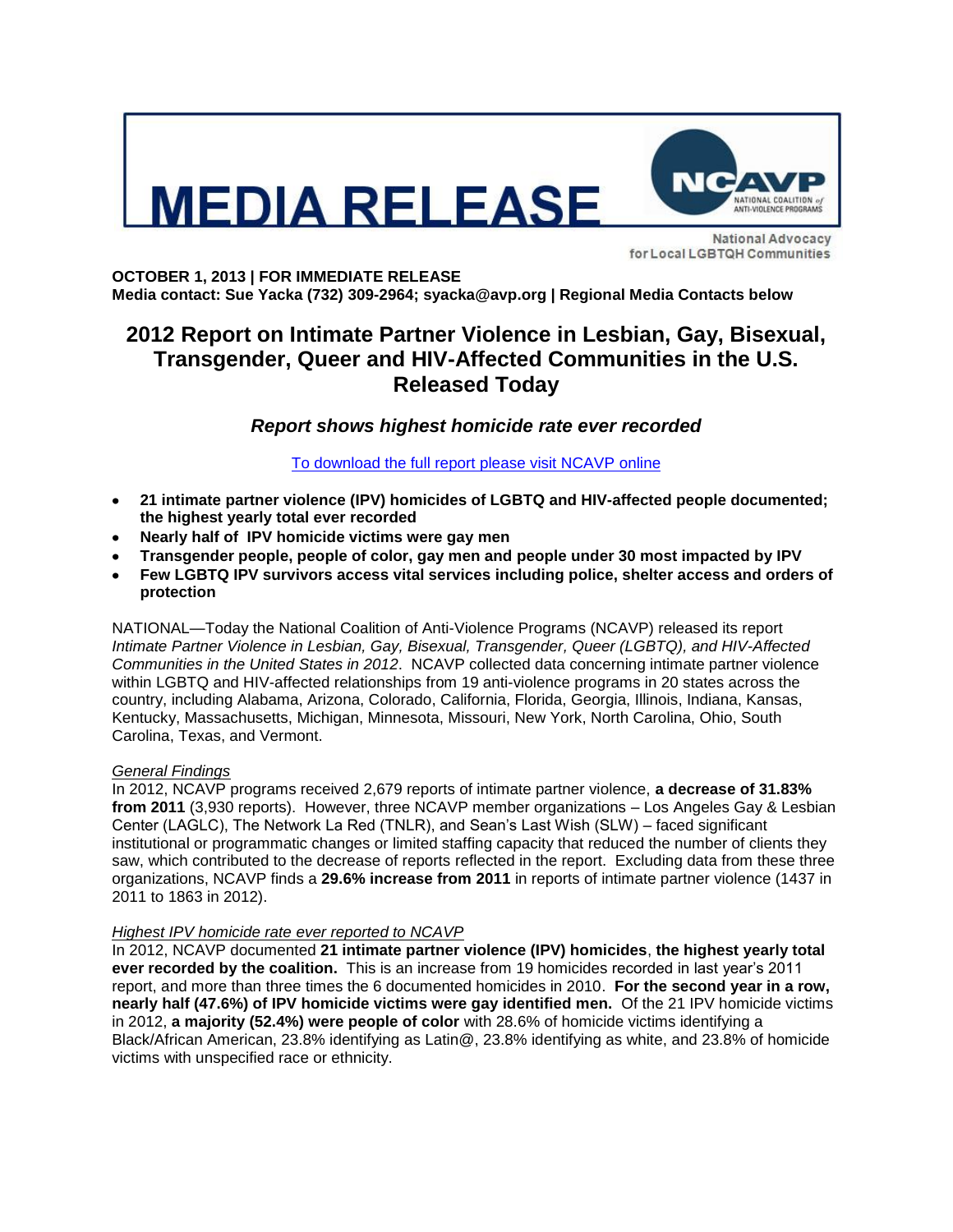"We are deeply concerned about the record high number of intimate partner violence homicides that occurred this year," said Sharon Stapel, Executive Director of the New York City Anti-Violence Program in New York City. "The passage of an LGBTQ-inclusive Violence Against Women Act (VAWA) last year was a huge step forward, but as we move into the VAWA implementation phase, this report reveals that there is still a lot that needs to be understood about the ways LGBTQ people in this country are affected by IPV."

## *Most impacted identities*

The 2012 report also highlights a number of disturbing trends concerning the severity of violence experienced by LGBTQ and HIV-affected people, especially people of color, transgender people, and LGBTQ and HIV-affected people under the age of 30.

**For the second year in a row, people of color made up the majority (62.1%) of intimate partner violence survivors**, on par with the 2011 Report's findings (66.85%). "We need more support for programs and services that are focused on LGBTQ and HIV-affected people of color survivors of intimate partner violence," said Maria Carolina Morales, Programs Co-Director, at Community United Against Violence in San Francisco. "We need programs that address the ways that IPV intersects with race, as well as with other forms of oppression such as socioeconomic status and immigration status."

The 2012 report found that **transgender survivors were two (2.0) times as likely to face threats/intimidation within violent relationships**, and **nearly two (1.8) times more likely to experience harassment within violent relationships**. "Transgender people face increased risk of violence because of their gender identity and transphobia within intimate partnerships," said Aaron Eckhardt, Training and Technical Assistance Director at Buckeye Region Anti-Violence Organization (BRAVO) in Columbus. "To really address the needs of transgender survivors, we need to address transphobic laws, policies and institutions while also providing supportive programs that address transgender people explicitly and that engage transgender survivors in preventing this violence."

The 2012 report also found that **youth and young adults were close to two times (1.8) as likely to face anti-LGBTQ bias in IPV tactics** as compared to non-youth. "We need more programs and services focused on LGBTQ youth," Rebecca Waggoner, Anti-Violence Program Director, at OutFront Minnesota in Minneapolis. "These findings indicate the need for policymakers and funders to support LGBTQ and HIV-affected anti-violence organizations that conduct intimate partner violence prevention initiatives, and particularly those prevention initiatives that are aimed at youth and young adults."

#### *Service Provision*

NCAVP's 2012 report found that while few LGBTQ IPV survivors access vital services including police, shelter access and orders of protection, many of those who did received help.

In 2012, **3.7% of all survivors reported to NCAVP that they sought access to domestic violence shelters**. However, of those seeking shelter, only 14.3% were turned away, while 85.7% were admitted to a shelter. This is a dramatic change from the 2011 report where 61.1% of survivors seeking access to shelters were turned away.

In 2012, only **4.9% of total survivors reported to NCAVP that they applied for orders of protection**, which reflects an increase from 2011 (2.7%). Of those who reported information related to protective orders, 49% sought orders. Of those 49%, 77% were granted a protective order while 23% were denied one.

In 2012, only **16.5% of all survivors reported information about interacting with the police**, an increase from 2011 (10.7%). Of those who did interact, 54.3% of survivors reported the IPV incidents to police, an increase from 2011 (45.7%). However, in nearly 1/3 of the LGBTQ-specific IPV cases reported to the police (28.4%), the survivor was arrested instead of the abusive partner. Further, transgender survivors were over four times (4.4) more likely to face police violence within the context of an IPV incident than people who did not identify as transgender.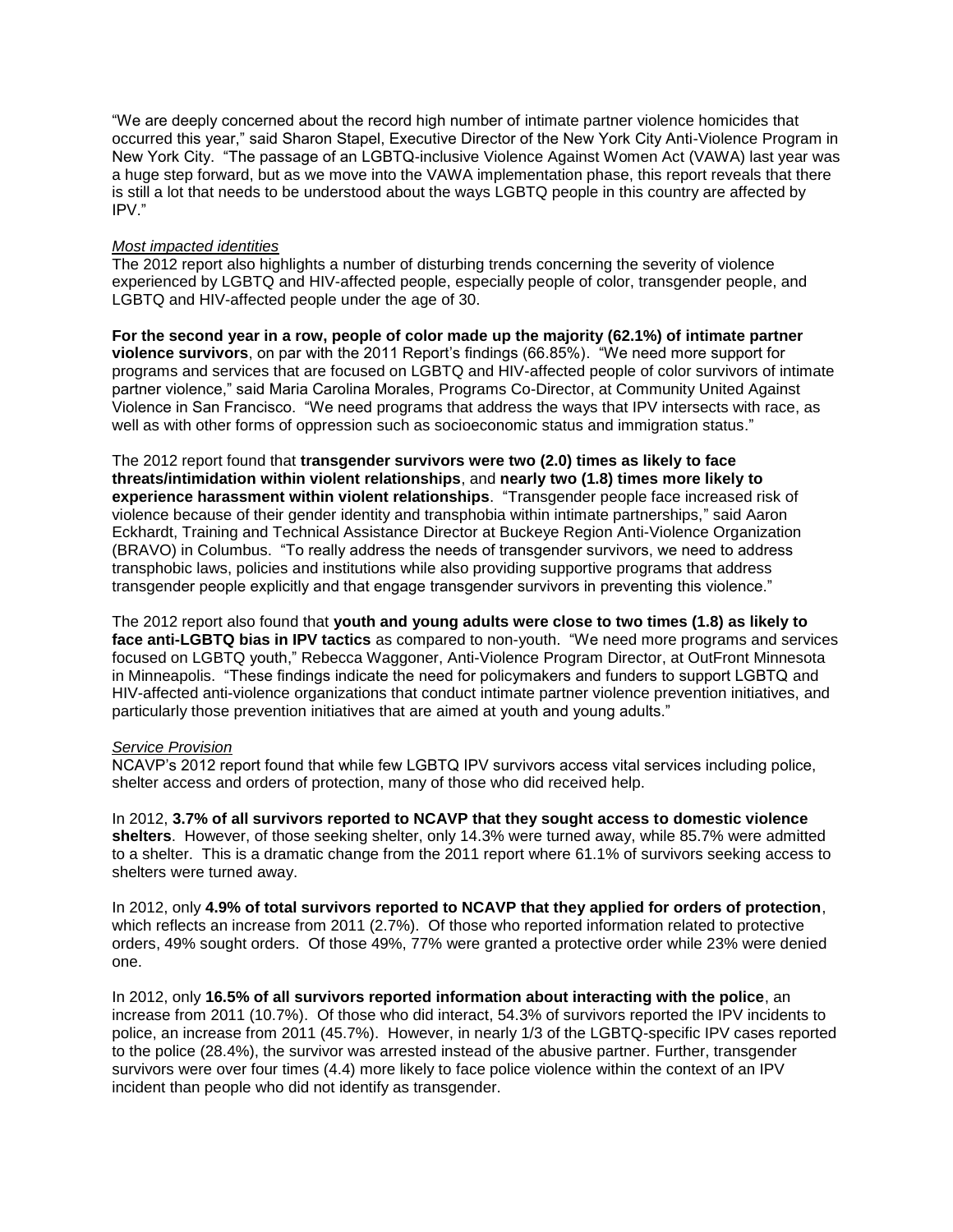"This year's report findings suggest that when LGBTQ IPV survivors seek vital services, they are receiving them, which is encouraging, said M. E. Quinn, Director of Organizing and Education at The Network/La Red in Boston Massachusetts. "However there is clearly work to be done regarding police misarrest and police violence toward transgender people when responding to IPV incident."

#### *Recommendations*

The report includes specific policy recommendations, including the following key recommendations related to the findings highlighted above:

- The Department of Justice's Office on Violence Against Women should swiftly implement the Violence Against Women Act (VAWA) 2013 to ensure that the law's provisions improve access to services for LGBTQ survivors of intimate partner violence, dating violence, sexual assault, and stalking are fully implemented.
- All anti-sexual and intimate partner violence service providers, including institutions such as law enforcement, courts, and hospitals, should receive LGBTQ-specific training on screening, assessment and intake.
- Policymakers should support and fund LGBTQ and HIV-affected training and technical assistance programs and resource centers to increase the cultural competency of all victim service providers to effectively work with LGBTQ and HIV-affected survivors.
- Policymakers and funders should fund LGBTQ and HIV-affected anti-violence organizations to conduct intimate partner and sexual violence prevention initiatives, particularly prevention programs for youth and young adults.
- Policymakers should ban discrimination in employment, housing, and public accommodations based on sexual orientation, gender identity, gender expression, and HIV-status to protect LGBTQ and HIVaffected survivors from economic and financial abuse.

*NCAVP works to prevent, respond to, and end all forms of violence against and within lesbian, gay, bisexual, transgender, queer (LGBTQ), and HIV-affected communities. NCAVP is a national coalition of 48 local member programs and affiliate organizations in 25 states, Canada, and Washington DC, who create systemic and social change. We strive to increase power, safety, and resources through data analysis, policy advocacy, education, and technical assistance.* 

*NCAVP is coordinated by the [New York City Anti-Violence Project](http://avp.org/)*

#### **Contributors and Regional Media Contacts**

[BRAVO, Buckeye Region Anti-Violence Organization](http://www.bravo-ohio.org/) (Columbus, OH) Gloria McCauley, (614) 294-7867 gloria@bravo-ohio.org

[Colorado Anti-Violence Program](http://www.coavp.org/) (Denver, CO) Contact: Crystal Middlestat, (303) 204-5245 crystal@coavp.org

[Center on Halsted Anti-Violence Project](http://www.centeronhalsted.org/cohavp.html) (Chicago, IL) Jane Merrill, (773)472-6469 x412 jmerrill@centeronhalsted.org

[Community United Against Violence](http://www.cuav.org/) (San Francisco, CA) Contact: Maria Carolina Morales, (415) 777-5500 x319 carolina@cuav.org